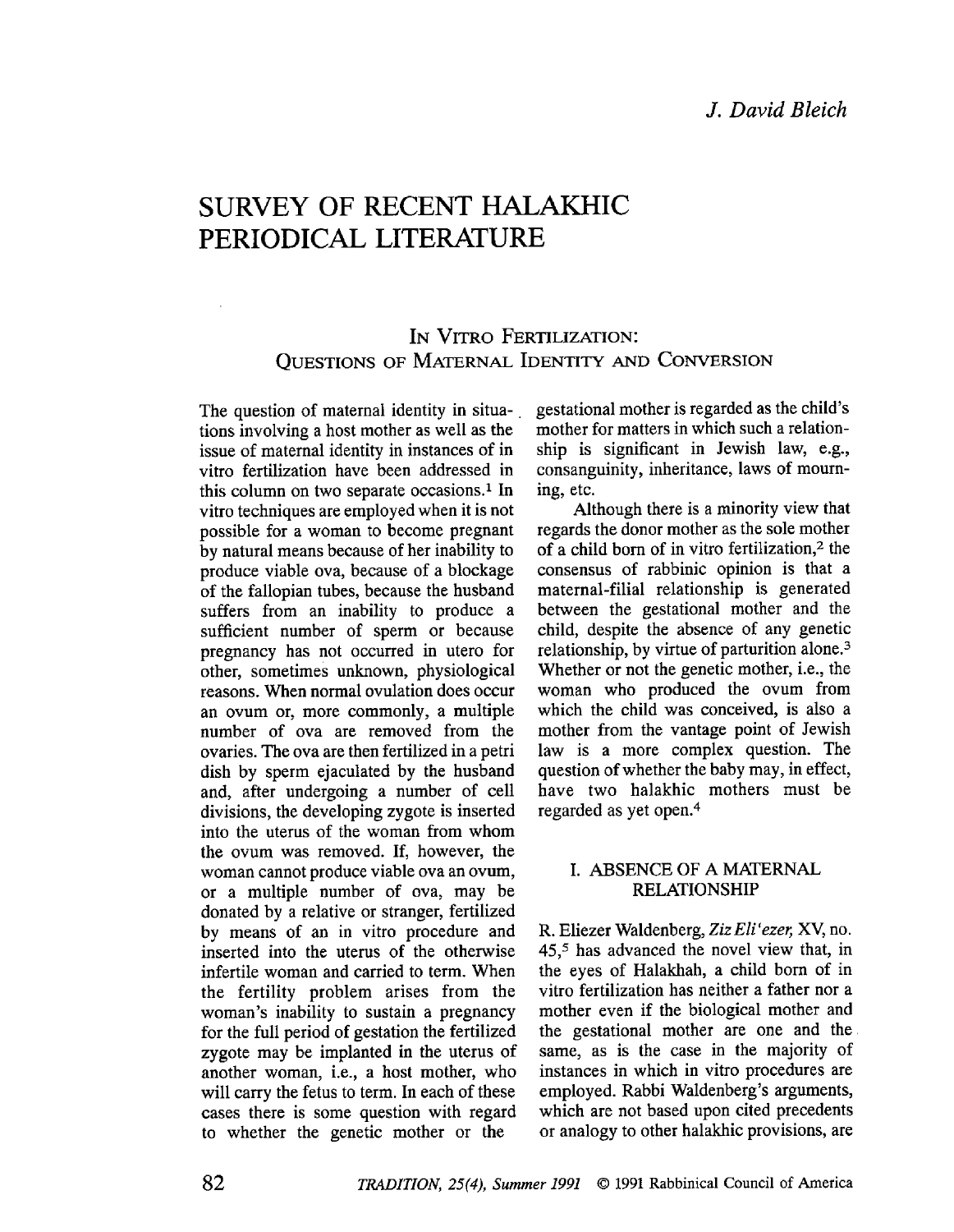three in number: 1) Fertilzation in the course of an in vitro procedure occurs in an "unnatural" manner through the intermediacy of a "third power" extraneous to the father or mother, i.e., the petri dish. 2) Conception occurs in a manner "that has no relationship to genealogy." 3) In natural reproduction the ovum remains "attached" to the body and is fertilzed therein. Maternal identity is consequent solely upon fertilization that occurs while the ovum is yet attached to the mother's body. Thus, upon "severance" and removal of the ovum from the mother's body any genealogical relationship between the ovum and the mother is destroyed.

To this writer, those arguments appear to be without substance. In response to the first argument it must be stated that the petri dish is not a "third power" and in no way contributes biologically or chemically to the fertilzation process. It is simply a convenient receptacle designed to provide a hospitable environment in which fertilzation may occur.<sup>6</sup> Rabbi Waldenberg's second argument, if indeed he intended to present it as an independent argument, is entirely conclusory. In order to demonstrate that no maternal relationship exists some evidence or argument must be presented that would serve to demonstrate that genealogical relationships are generated solely in utero. Rabbi Waldenberg provides no such demonstration. Whatever cogency the third argument may have is lost if it is recognized that parturition, in and of itself, establishes a maternal relationship.

In the early days of in vitro fertilization a position similar to that advanced by Rabbi Waldenberg was presented by R. Judah Gershuni in the Tishri 5739 issue of Or ha-Mizrah.<sup>7</sup> Rabbi Gershuni's argument is based upon a statement of Divrei Malki'el, IV, no. 107. There is a significant disagreement among rabbinic authorities with regard to whether a paternal relationship may occur as a result of artificial insemination or whether such a relationship can arise only as the result of a sexual act.8 Divrei Malki'el expresses tentative support for the latter position but does so on the basis of the novel view that "once the

semen has been emitted and has warmth only because of the ministration of the physician and his skil with the pipette or due to the heat of the bath" a baby born as a result of that process is not regarded as the son of the donor. Although Divrei Malki'el stands virtually alone in developing this argument9 and himself concludes that a child born of artificial insemination is indeed the child of the donor, Rabbi Gershuni observes that a fertiized zygote sustained in a petri dish by means of "artificial nutrition and blood serum" should not be regarded by Jewish law as the child of either parent. The earlier presented rebuttal of Rabbi Waldenberg's argument applies with equal force to that advanced by Rabbi Gershuni. Moreover, any cogency the argument may have with regard to establishment of a paternal relationship notwithstanding, if parturition, in and of itself, serves to establish a maternal relationship, the sources of antecedent nutrition of the fetus are totally irrelevant.

### II. PARTURITION AS A DETERMINANT

The view that the maternal relationship is predicated upon parturition is based upon the statement of the Gemara, Yevamot 9Th, to the effect that a fraternal relationship exists between male twins born to a woman who converts to Judaism during the course of her pregnancy. Since a proselyte is regarded as a "newly born child" and all halakhic relationships with existing blood relatives are severed upon conversion, the relationship of the child to its mother, and through her to its twin sibling, cannot be regarded as having arisen at the moment of conception.1O From the vantage point of Halakhah, the situation of a pregnant convert is analogous to that of a woman who receives an ovum into her uterus that has been fertilized outside of her body. Upon conversion, all relationships with relatives, including her own fetus, are severed. Accordingly, the status of her fetus at the moment of conversion is precisely identical to that of a fetus that is abruptly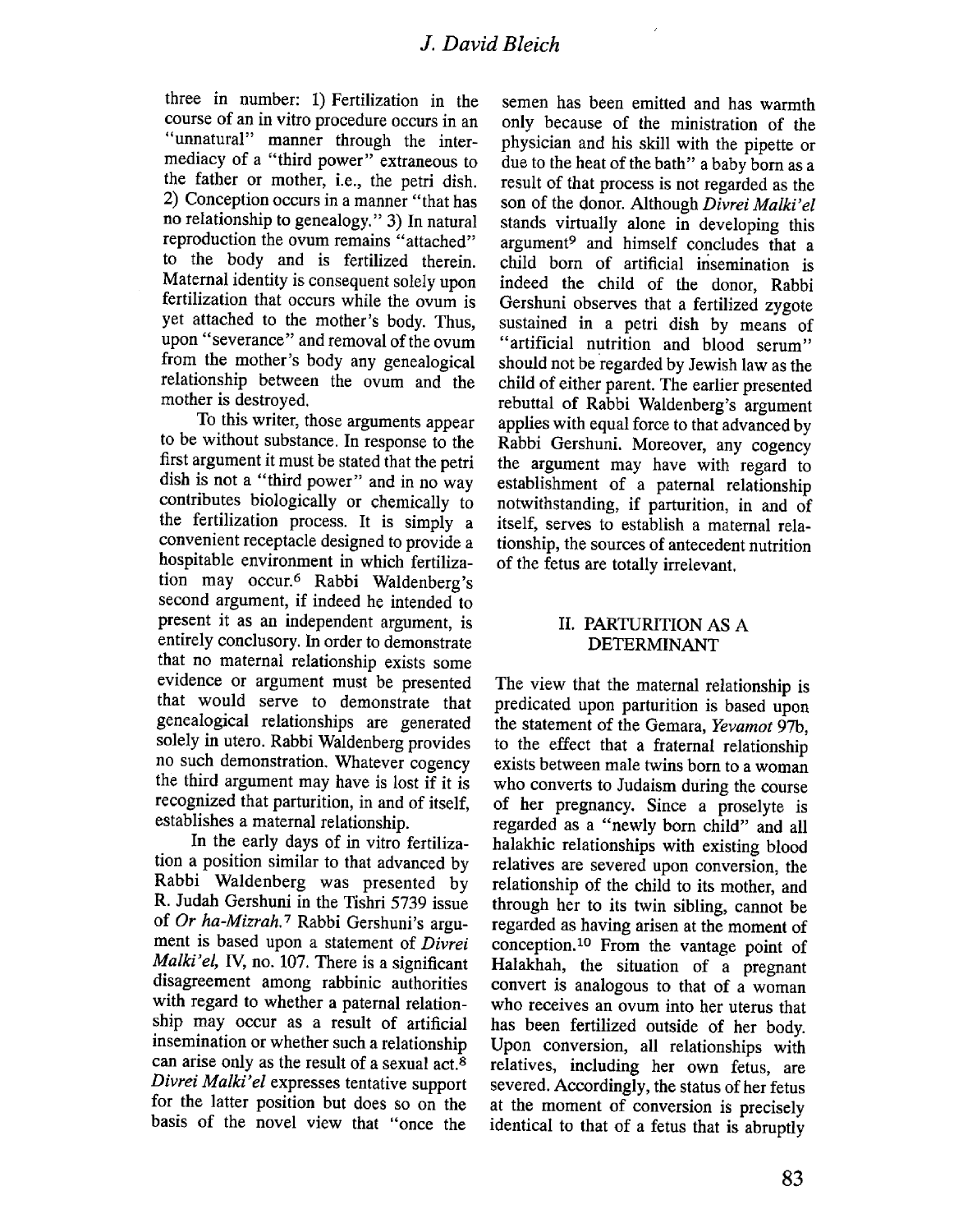thrust into her uterus, i.e., a fetus that has not been conceived within her body.<sup>11</sup> Clearly then, since a maternal relationship is recognized by Jewish law in the case of a pregnant convert, it must be the process of parturition that, at least in such instances, establishes the maternal relationship.<sup>12</sup> If so, it follows that the site in which fertilization occurs or the provenance of the ovum is irrelevant;<sup>13</sup> parturition, in and of itself, establishes a mother-child relationship.<sup>14</sup> This principle is also reflected in the observation of Tosafot, Ketubot lla, to the effect that the fetus of a pregnant women who undergoes conversion is itself a convert but nevertheless inherits its mother's estate. Quite obviously the child can be an heir only if a maternal-filial relationship has been established and in the case of a pregnant proselyte that relationship can come into being only by virtue of parturition.

It might, however, be argued that although this source amply demonstrates that generation of the ovum is not the definitive criterion of the existence of a maternal relationship, nevertheless, it may be gestation rather than parturition that constitutes the factor serving to establish such a relationship. The convert would then be considered to be the mother of the child on the basis of having nurtured the fetus in her womb during the post-conversion period of gestation. This would lead to the conclusion that a naturally conceived fetus that is subsequently transferred from the womb of one woman to that of another would have two mothers for purposes of Halakhah. There are, however, aggadic sources that speak of the intrauterine transfer of Dinah from the womb of Rachel to Leah and of Joseph from Leah to Rachel.<sup>15</sup>Subsequent scriptural references to Dinah as the daughter of Leah and of Joseph as the son of Rachel ostensibly indicate that each child had but a single mother. If so, it must be parturition, rather than gestation, that establishes the maternal relationship.l6 Of course, aggadic sources are not dispositive with regard to matters of Halakhah and, accordingly, the matter cannot be regarded as entirely resolved.

#### II. GESTATION AS A DETERMINANT

In an article published in Tehumin, voL. V (5744), R. Zalman Nechemiah Goldberg cites one significant source in support of the position that gestation establishes a maternal relationship even prior to parturition and, accordingly, that source would support the conclusion that a woman who carries a fetus in her womb for any portion of the gestational period-at least during the last two trimesters of pregnancy-is regarded as the baby's mother for purposes of Halakhah.<sup>17</sup>

The Gemara, Hullin 113b, declares that the biblical prohibition against cooking and eating commingled milk and meat is not attendant upon meat cooked with the milk removed from an animal that has been slaughtered. Milk derived from a slaughtered animal is excluded from the prohibition because, according to talmudic exegesis of the verse "you shall not cook a kid in the milk of its mother" (Exodus 23:19; Exodus 34:26; Deuteronomy 14:21), the biblical prohibition applies only to the milk of an animal "that has the capacity to become a mother" (re'uyah lehiyot em). Obviously, a dead animal can no longer bear a child and hence lacks the capacity to become a mother.

In his notes on Shulhan Arukh, Yoreh De'ah 87:6, R. Akiva Eger queries whether the milk of a live animal that is a treifah is similarly excluded from the prohibition. The talmudic principle is that a *treifah*, (i.e., an animal that suffers from one of a number of specified anatomical defects either congenitally or as the result of trauma causing loss or perforation of the organ) cannot conceive and carry a fetus to term. Hence, comments R. Akiva Eger, since a treifah cannot become a mother, it might be assumed that the milk of a treifah is excluded from the prohibition against cooking or consuming commingled milk and meat. Nevertheless, R. Akva Eger cites a statement of the Gemara, Sanhedrin 69a, to the effect that a male who has sired a fetus is to be termed a "father" immediately upon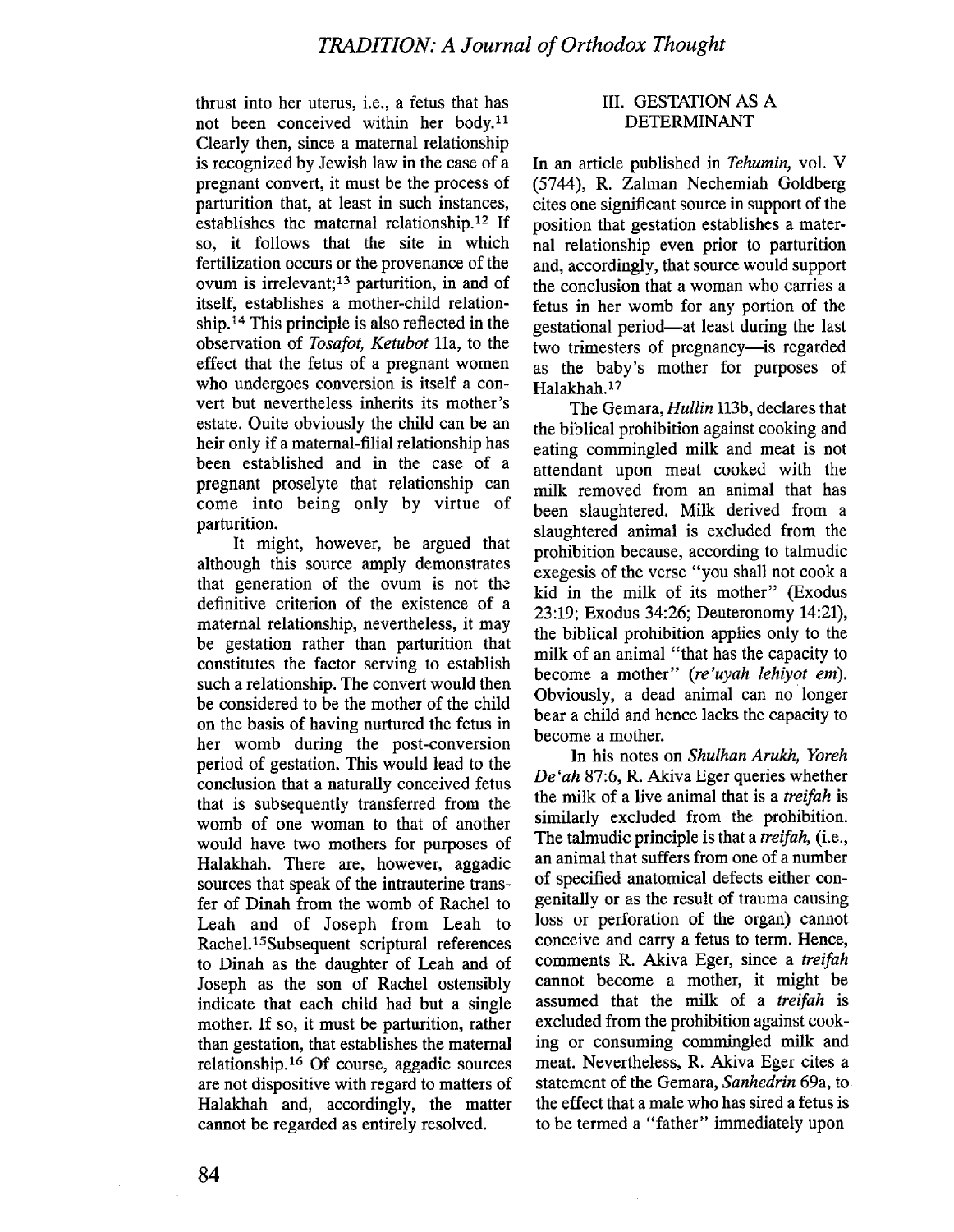## J. David Bleich

expiration of the first trimester of pregnancy. If the male parent of a fetus is a "father" it would stand to reason that the female parent is similarly to be regarded as a "mother." As applied to the question before him, R. Akva Eger remarks that the talmudic reference to a parental relationship vis-à-vis a fetus may be limited to a relationship with a viable fetus and hence, since the fetus of a treifah is not viable, there may well be no halakhic relationship between the fetus of a *treifah* and its gestational mother. Nevertheless, it would appear that, in the case of a viable fetus, such a relationship does indeed exist. Thus R. Akva Eger's comment serves to establish that the gestational mother is a mother in the eyes of Jewish law. However, insofar as a child born of in vitro fertilzation is concerned, since the Gemara recognizes a paternal relationship only subsequent to the expiration of the first trimester and R. Akiva Eger equates inception of the maternal relationship with that of the paternal relationship, R. Akiva Eger's comments do not serve to establish the existence of a halakhically recognized relationship with the genetic mother. By virtue of the nature of in vitro fertilzation, the physiological relationship between the donor of the unfertilized ovum and the fetus is severed long before the end of the first trimester of pregnancy.

Rabbi Goldberg points out that R. Akiva Eger's position is contradicted by at least one authority. R. Joseph Engel, Bet ha-Ozar, erekh av, argues that, although the sirc of a fctus is a "father," nevertheless the female carrying the fetus in her womb is not recognized as a "mother" in the eyes of Jewish law until the moment of parturition. The Gemara, Megillah 13a, notes the redundancy inherent in the phrases "for she did not have a father or a mother" and "upon the death of her father and her mother" (Esther 2:7) and indicates that the second phrase is designed to convey additional information to the effect that Esther did not have a father or mother for even a single day. The Gemara comments that Esther's father died as soon as her mother

conceived and that her mother perished upon her birth. The Gemara carefully spells out that Esther is described as never having had a father because her father died following conception before he could properly be termed a "father," i.e., before the end of the first trimester of pregnancy, and that she is described as never having had a mother despite the fact that her mother survived until the end of the gestational period. Esther is described as not having a mother because her mother died in childbirth. Hence this talmudic passage clearly indicates that a woman may properly be termed a "mother" only upon parturition. Presumably, the distinction between the male and female parent is based upon the fact that the male's role in reproduction ceases upon fertilization of the ovum and, accordingly, he is termed a "father" as soon as the fetus has reached a significant stage of development, whereas the female's role remains incomplete until the moment of birth.18 Why R. Akva Eger ignored the discussion in *Megillah* is unclear.<sup>19</sup> He may have regarded that discussion as aggadic in nature and hence as not being a proper source for derivation of a halakhic principle.

It should also be noted that the comments of Maharal of Prague in his explication of this verse in his commentary on the Book of Esther20 suggest that he understood the Gemara's statement as being predicated upon the position that a fetus is an integral part of the mother (ubar yerekh imo). It then follows that during gestation mother and fetus constitute an undivided entity; accordingly, the maternal progenitor cannot become a "mother" until a physiological separation occurs, i.e., parturition. If, however, the opposing view is adopted and the fetus is not regarded as an integral part of the mother (ubar lav yerekh imo) there is no reason to assume, according to Maharal, that the maternal relationship is established any differently from the paternal relationship with the result that according to that view the maternal-filal relationship is established at a much earlier stage of gestation.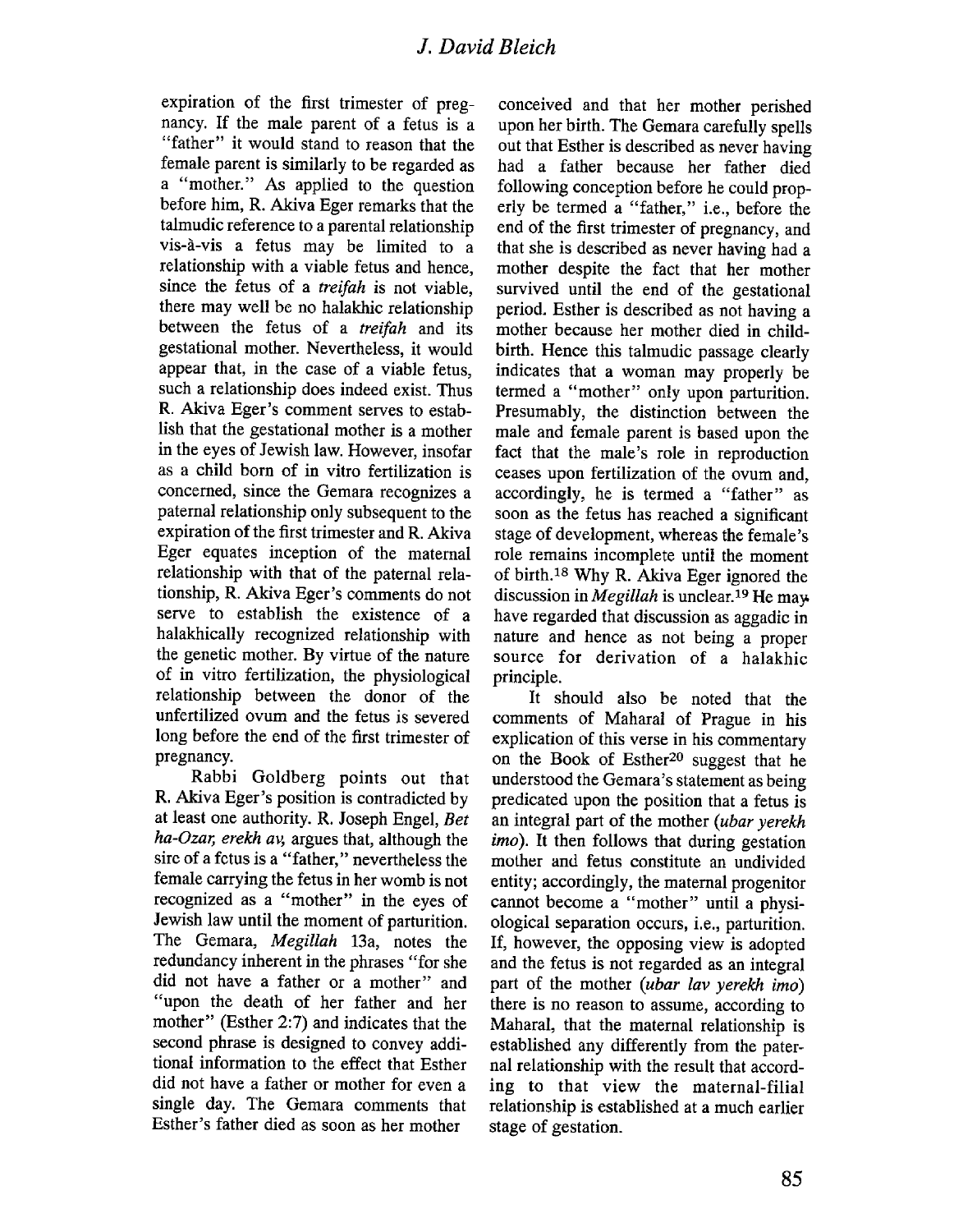### iv. DUAL MATERNAL RELATIONSHIPS

Although, as discussed earlier, there is strong evidence supporting the position that parturition serves to determine maternal relationship, those sources serve only to establish that parturition establishes  $a$ maternal-child relationship but do not preclude the possibilty that Halakhah may recognize two or more maternal relationships, i.e., a relationship arising from parturition and an additional relationship or relationships arising from gestation or provision of a gamete.21

The possibilty of "doubtful" dual maternal relationships is raised in one recent discussion of this issue, albeit on the basis of entirely different considerations. A talmudic discussion regarding a similar quandary in the area of agricultural law is cited by Professor Ze'ev Low, Emek Halakhah, II (Jerusalem, 5749), 165-169, as reflecting the principle to be employed in resolving the issue of maternal identity. It is forbidden to consume newly harvested grain crops until the *omer* has been offered in the Temple on the second day of Passover. That offering renders permissible not only already harvested grain but also grain in the field that has taken root but which has, as yet, not fully matured. Any crop planted subsequent to the offering of the *omer* does not become permissible for use as food until the following Passover. The Gemara, Menahot 69b, posits a situation in which a stalk of grain is planted and has reached a stage of development equal to a third of its ultimate growth (i.e., the stage at which the produce has reached a state of maturity at which it is recognized, for halakhic purposes, as a grain product); having reached this stage of development, the stalk is removed from the ground before the omer is offered and replanted after the offering of the *omer* whereupon it continues to mature and ultimately reaches its normal state of growth. The question posed by the Gemara is whether the omer renders the entire plant permissible since the primary growth of the stalk occurred before the time of offering of the *omer* or whether, because

of its enhanced growth subsequent to the offering of the omer, the produce may not be eaten. The Gemara identifies a similar problem with regard to orlah, the fruit of a tree that is forbidden during the first threeyear period after planting. The problem involves a situation in which a young sapling already bearing fruit is grafted onto a mature tree and that fruit subsequently greatly increases in size. The question is whether the newly grown portion of the fruit produced by the grafted sapling is to be regarded as the product of the mature tree and hence permissible or whether, since the identity of the fruit has been established as orlah prior to grafting, the newly grown portion of the fruit is also infused with that identity. A third problem occurs with regard to kilayim, produce that is forbidden because of mingling in the planting of diverse species. The situation discussed by the Gemara involves a vegetable that has been planted in a vineyard; the vines are then uprooted and the vegetable continues to grow after the vine has been removed. Both the vegetable and the grapes become forbidden upon mingling of the species in planting. The question is whether the additional growth of the vegetable subsequent to removal of the grape vine is permissible since that portion of the vegetable was never commingled with grapes or whether the identity of the vegetable was established as forbidden produce upon its planting in the vineyard and hence all subsequent growth acquires the same identity.

A number of talmudic commentators make it clear that they regard the issue in each of these related cases, not as involving a question concerning the admixture of a small quantity of a forbidden foodstuff with a much larger quantity of a permitted foodstuff, as might perhaps be presumed, but as a question of determination of identity in cases in which there is continued growth and development. Is the identity of a stalk of grain determined with finality as soon as it is halakhically recognized as grain? If so, then, having acquired identity and status as grain before the offering of the omer, it retains the identity of "pre-omeric"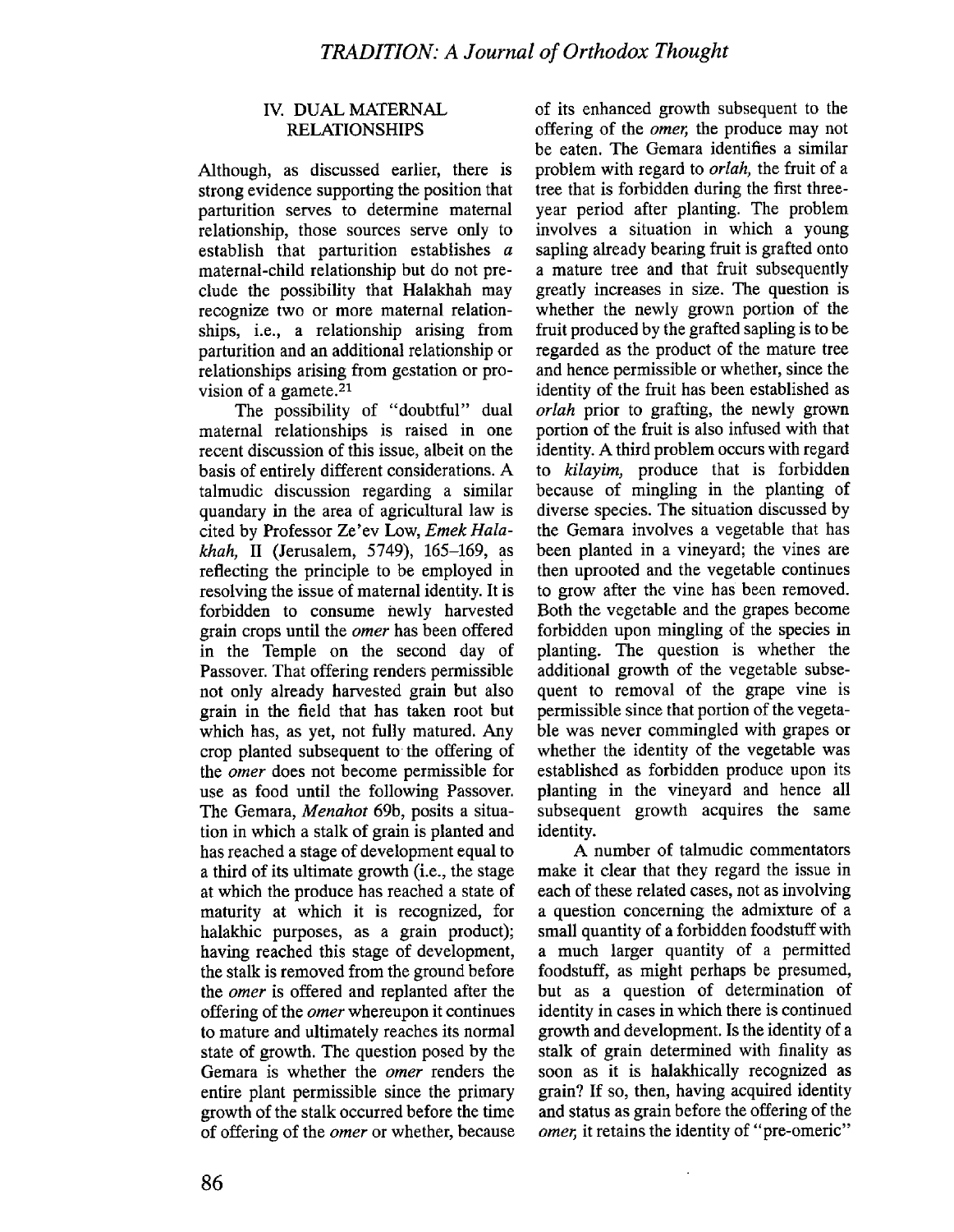(and hence presently permissible) grain even if a significant portion of its growth occurs after the offering of the omer, much in the same manner that we regard a person who gains a considerable amount of weight to be the same person after the weight-gain as before or in the manner that we regard an infant who grows to adulthood as retaining the same identity he possessed as a child. Or do we regard the portion of the grain added as a result of accretion or incremental growth of the grain as having an independent identity since that growth occurs subsequent to a second "post-omeric" (and hence as yet forbidden) planting? Has the identity of the fruit of the sapling been irreversibly determined upon its first appearance so that it predetermines the identity of the even much greater portion of the fruit that develops after grafting with the result that the entire fruit is forbidden orlah or does the added portion of the fruit that grows after grafting have its own identity as a permitted fruit? A vegetable planted in a vineyard acquires identity as a forbidden planting of diverse species. But does that identity infuse even the portion of the vegetable that comes into being after the grapevine is removed or does the newly developing portion of the vegetable acquire an identity of its own, viz., an identity as a vegetable that has not been compromised by diverse planting in a vineyard? These questions are left unresolved by the Gemara with the result that, in any given case, the stringencies of both possible resolutions of the issue must be applied, i.e., the grain is forbidden because of the possibility that the previously-acquired status does not control the enhanced growth of the grain, but the fruit of the grafted sapling and the increased growth of the vegetable are forbidden because the earlier acquired identity may indeed control the identity of that which is a natural outgrowth of the old.

If this analysis of these talmudic questions is accepted as correct, the question of maternal identity of progeny born as the result of in vitro fertilzation of a donated ovum may be regarded as analogous. Maternal identity is established in the first instance by production of the gamete.

The question is whether that determination is also dispositive with regard to the identity of the fetus whose later physical development is attributable to the gestational host or whether the identity of the developing fetus is derived from its nurturer, viz., the host mother, in which case the child could be regarded as having two mothers just as, for example, a single grain of wheat may be, in part, "pre-omeric" and, in part, "post-omeric." Since the Gemara leaves the basic issue unresolved and, accordingly, rules that the stringencies of both possible identities must be applied, a child born of in vitro fertilization, on the basis of this analogy, would to all intents and purposes be regarded as having two mothers.

However, the analogy does not resolve the issue in its entirety. Presented in this manner it assumes as axiomatic that, in the first instance, motherhood is genetically determined but that the original relationship can perhaps be nullified by establishment of a subsequent maternal relationship. The thrust of the analogy is to establish that the earlier relationship is not extinguished. The crux of the question, however, is whether Halakhah at all recognizes a maternal relationship based upon donation of an ovum, i.e., a relationship based solely upon genetic considerations. That is an issue with regard to which there may well be no evidence in rabbinic sources.22 Only after it is established that there exists halakhic cognizance of a maternal relationship based upon donation of an ovum can the question of possible subsequent nullfication or supersedure be addressed. Nevertheless, the analogy does serve a valuable purpose. The thrust of this analogy, if it is properly understood, is to demonstrate that Halakhah may recognize two maternal relationships with the effect that the possibility of a maternal relationship based upon a genetic relationship cannot be regarded as excluded simply because there is evidence that Halakhah recognizes a different maternal relationship based upon parturition or gestation. The analogy to agricultural laws does not, however, serve to provide affrmative evidence demonstrating that Halakhah recognizes a maternal relationship based upon genetic considerations.23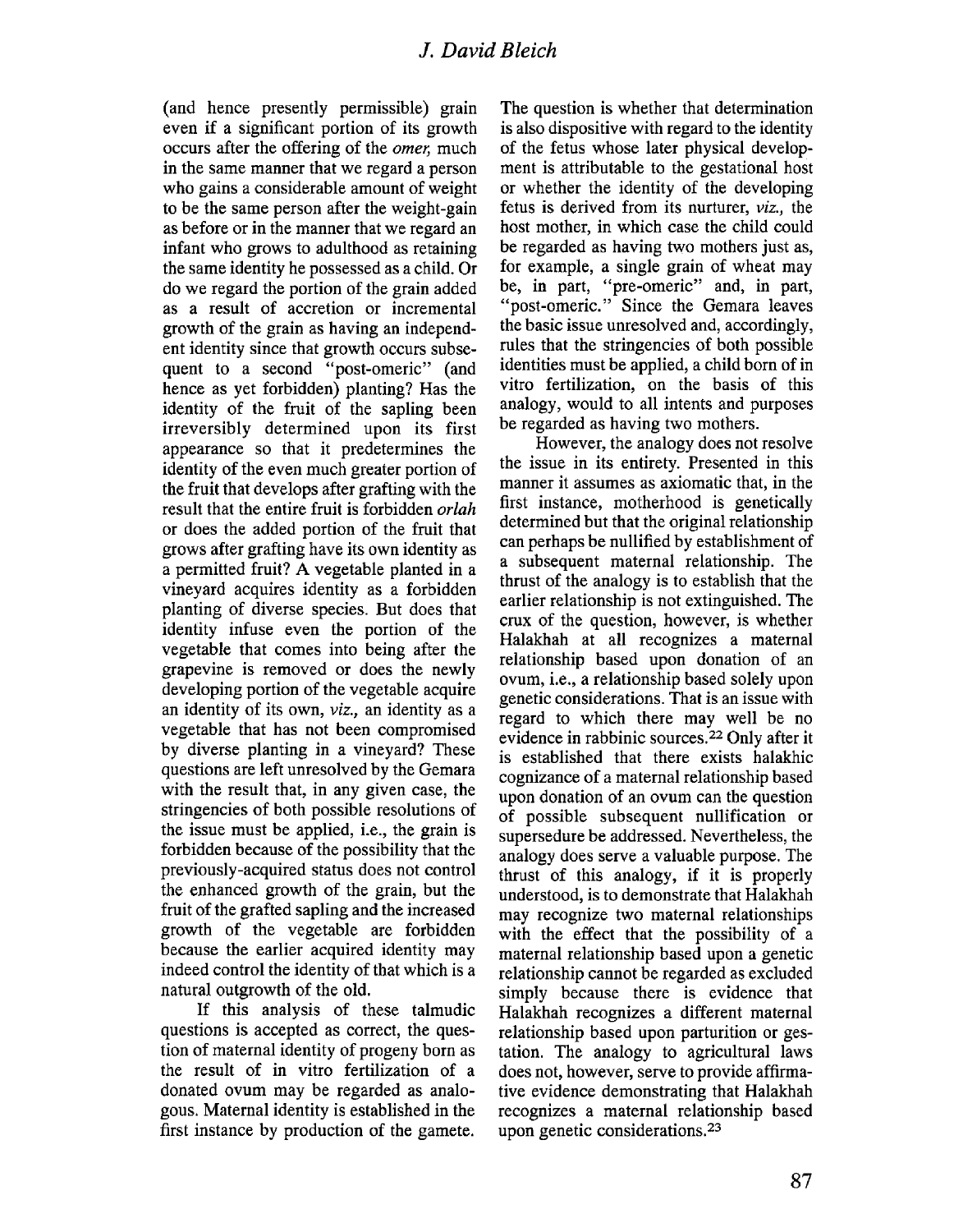Although some scholars are reported as questioning the aptness of any analogy based upon determination of species or status with regard to agricultural law, Prof. Low concludes that the analogy cannot be dismissed out of hand and that, accordingly, at least for purposes of halakhic stringency, the child must be regarded as having two mothers. This writer would concur in that conclusion even in the absence of any analogy to agricultural law.<sup>24</sup> The halakhic (as distinct from aggadic) $25$  evidence supporting parturition as determining motherhood does not serve to preclude the possibility of a dual maternal relationship. Hence the possibility of such a relationship cannot be ignored unless evidence of its non-existence is adduced.

This point notwithstanding, it seems to this writer that the analogy to the provisions of agricultural law fails entirely with regard to in vitro fertilzation if the statement of the Gemara, Yevamot 69b, categorizing an embryo within the first forty days of gestation as "mere water" is to be understood literally. If the fetus is entirely lacking in status and identity during this period it would stand to reason that no maternal relationship can be established during that period. It is only logical that an entity that has no identity cannot be the subject of a relationship, or better, it stands to reason that that which is "mere water" knows no mother. On the other hand, if, as many authorities maintain, categorization of an embryo in the early stages of development as "mere water" is limited in application and, for example, does not serve to prohibit destruction during that period,26 the analogy is quite apt.

Moreover, an entirely different analogy may be offered in demonstrating that, at least for some authorities, the child born of in vitro fertilization should be regarded as having two mothers. The Gemara, Hullin 79a, in discussing the classification of the offspring born as a result of the interbreeding of different species, records one opinion which maintains that the identity of the male partner is to be completely disregarded in determining the species of the offspring. According to this view, since it is

the mother who nurtures and sustains the embryo, it is the female parent alone who determines the species of the offspring. It is thus the identity of the mother which is transferred to members of an inter-species.

There is, however, a conflicting opinion which asserts that "the father's seed is to be considered" (hosheshin le-zera heav). Presumably, according to this view, "the father's seed is to be considered" because the father plays a dynamic role in the birth of the offspring. In an analogous manner, a similar line of reasoning may be applied in determining the maternity of a child born of a fertilized ovum implanted in the womb of a host mother. It is the host mother who nurtures the embryo and sustains gestation. However, the role of the genetic mother in the determination of identity is a dynamic one and analogous to that of "the seed of the father." It may therefore be argued according to those who assert with reference to the classification of hybrids that "the seed of the father is to be considered" that, in the case of a donated ovum, the maternal relationship between the child and the donor mother is to be "considered" no less than "the seed of the father." Of course, the result of consideration of that principle in situations involving implantation of an already fertilized ovum would be to establish, not a paternal relationship, but rather a second maternal relationship between the child and the donor of the ovum.

#### V. A NON-JEWISH OVUM DONOR

Yet another complication arises in cases of in vitro fertilzation in which the donor of the ovum is a gentile. Ova produced by another woman and donated to the childless couple are utilzed in situations in which the infertile woman does not ovulate, or does not produce viable ova, but her uterus is capable of receiving a fertilzed ovum and carrying it to term. In such situations the couple may seek a gentile donor, fertilze her ovum with the sperm of the infertile woman's husband by means of an in vitro procedure and implant the zygote in the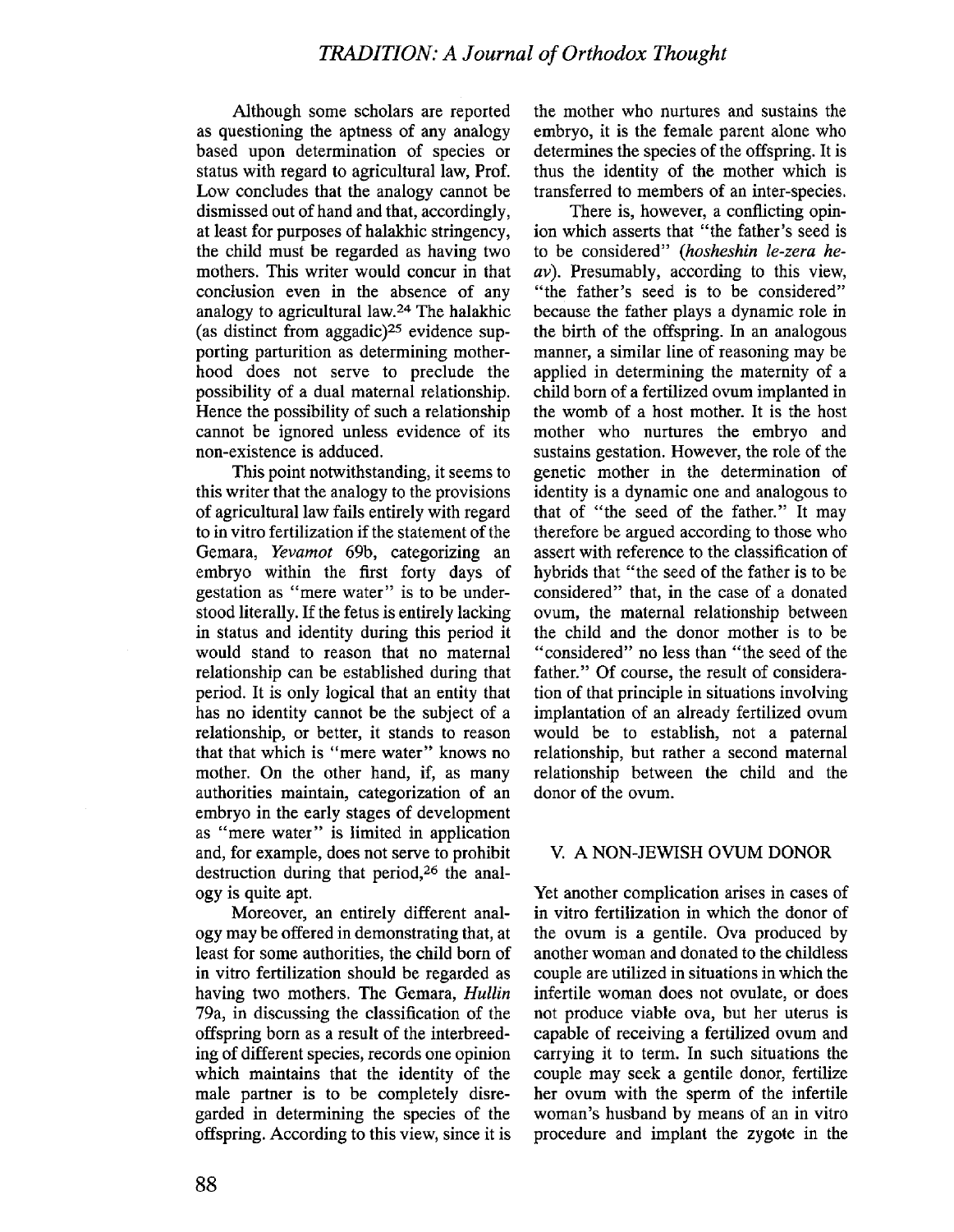wife's uterus. If parturition is accepted as the sole criterion to be employed in determining maternal identity it might be assumed that, since the child has a Jewish mother, the child is also Jewish. However, if the donor mother also enjoys a maternal relationship with the child and the child, in effect, has two mothers, the resulting status of the child of two mothers, one a Jewess and the other a non-Jewess, is far from clear. Moreover, there is reason to conclude that some early authorities would maintain that a child whose genetic mother is non-Jewish requires conversion even if the child is regarded by Halakhah as the child of a Jewish mother. There may even be reason to infer that this conclusion is compelled by statements of the Gemara itself.

This rather anomalous conclusion is based upon the position formulated by Ramban in his commentary on Yevamot 4 Th. Ramban maintains that a male child born to a woman who has converted to Judaism during pregnancy requires circumcision for purposes of conversion. Ramban acknowledges that immersion of the mother in a mikveh for the purpose of conversion constitutes immersion of the fetus as well but that, in the case of a male, circumcision is required in order to complete the conversion process. However, as noted earlier, the Gemara, Yevamot 9Th, declares that, should the same woman give birth to twins, a fraternal relationship exists between the children. If so, Ramban's position is problematic. If, as he maintains, the conversion is as yet incomplete, how can a fraternal relationship arise? Upon completion of the conversion process, each of the children is deemed to be "a newly born child" and, in the eyes of Jewish law, lacks any familial relationship with previously born relatives even if they, too, become converts to Judaism.27

Addressing himself to the problem presented by Ramban's position, Rabbi Moshe Sternbuch, Be-Shevilei ha-Refu'ah, no. 8 (Kislev 5747), resolves the diffculty by suggesting that the maternal relationship—and consequently any other maternal blood relationship-is indeed established at the time of parturition and

therefore the baby is not "a newly born child" bereft of blood relatives. Nevertheless, since the child's genotype is non-Jewish, the child requires conversion in order to eliminate "impurity" associated with the gentile state. Similarly, a child born of in vitro fertilization would be deemed the child of the Jewish birth mother but would yet require conversion because of its non-Jewish genetic origin.28

Rabbi Sternbuch's discussion is unclear with regard to one point, i.e., the problem that he addresses exists even if Ramban's position with regard to circumcision is not accepted.29 The Gemara, Yevamot 78a, clearly states that immersion of the mother for purposes of conversion constitutes immersion of the fetus. Implicit in that statement is the proposition that the fetus requires conversion. Yet, as noted earlier, the Gemara, Yevamot 97b, declares that if the pregnant proselyte gives birth to twins they are regarded as maternal siblings. If the fetus is a proselyte lacking blood relatives, including a mother, how can it later acquire a brother at the time of parturition? To be sure, absent Ramban's position maintaining that conversion is not complete until circumcision is performed, the problem might be resolved by postulating that, since parturition gives rise to a maternal-filial relationship, parturition subsequent to conversion also serves to generate a maternal relationship even though the fetus is a proselyte. However, that solution gives rise to a further problem: If parturition generates a maternal relationship, why does it not also serve to establish the status of the neonate as a Jew? If so, antecedent conversion of the fetus in utero, as posited by the Gemara, Yevamot 78a, would be superfluous. This problem is resolved if it is understood that conversion is required in all instances in which the maternal genetic origin of the child is non-Jewish in nature. If so, that conclusion follows directly from the discussion of the Gemara itself rather than from Ramban's analysis thereof.

Rabbi Sternbuch points to an interesting historical parallel in ilustrating his thesis. Our ancestors became "converts" to Judaism at the time of revelation on Mount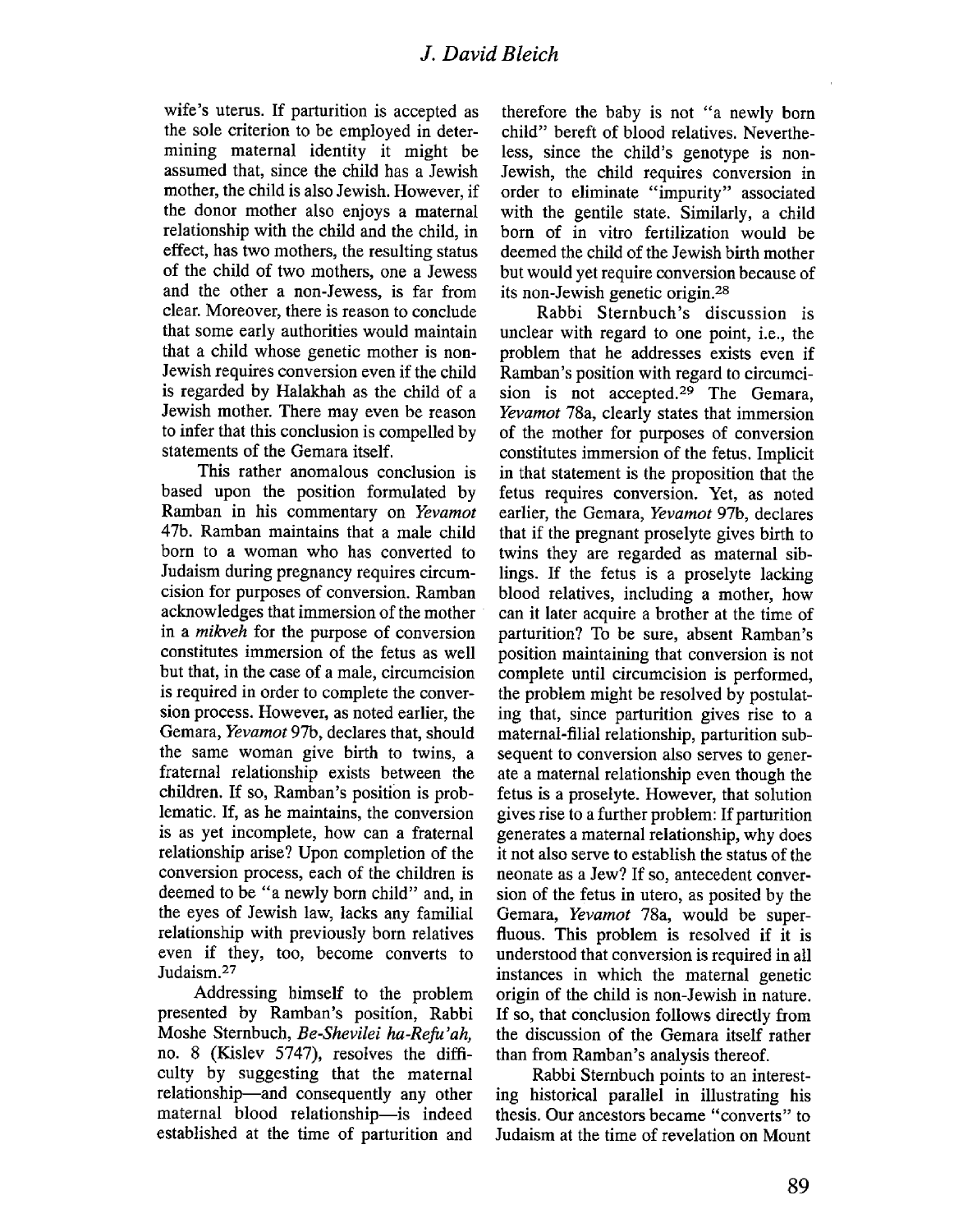Sinai and, indeed, many of the principles concerning conversion are derived from biblical passages concerning that event. Nevertheless, asserts Rabbi Sternbuch, prohibitions concerning incest were fully binding upon our ancestors at that time and encompassed blood relatives who themselves became "converts" contemporaneously. In accordance with the talmudic dictum" A proselyte who converts is comparable to a newly born child" (Yevamot 22a and Bekhorot 47a) the recipients of the Torah at Mount Sinai should, ostensibly, have been regarded as "newly born children" lacking blood relatives. Rabbi Sternbuch suggests that the status. as Jews enjoyed by our ancestors at Mount Sinai was assured by virtue of the fact that they were the progeny of Abraham the Patriarch and that "conversion" at Sinai was necessary only in order to remove the "impurity" associated with the gentile state and concludes that conversion required solely for the purpose of eliminating such impurity does not give rise to status as "newly born children" that would, in turn, serve to render consanguineous relationships permissible.

In point of fact, Rabbi Sternbuch's assertion that our ancestors did not have the status of "newly born children" at Mount Sinai is a matter of some dispute. Rabbi Sternbuch's position echoes that of Maharal of Prague, Gur Aryeh, Parashat Va-Yigash (Genesis 46:8), cited by the author of Shev Shematata in section 9 of his introduction to that work. Maharal of Prague is of the opinion that, unlike subsequent proselytes, the recipients of the Torah at Mount Sinai did not acquire status as "newly born children" and, accordingly, they were forbidden to marry close relatives. However, Maharal offers a rationale entirely different from that advanced by Rabbi Sternbuch in explaining why those who became Jews at Mount Sinai were not deemed to be "newly born children." Acceptance of the commandments at Sinai is described by the Gemara, Shabbat 88a, as having been coerced. Status as "newly born children," asserts Maharal, is acquired only when acceptance of commandments is voluntary.

Nevertheless, R. Meir Simchah of Dvinsk, Meshekh Hokhmah, Parashat Va-Ethanan (Deuteronomy 5:27), espouses an opposing view in declaring that previously existing consanguineous relationships were not terminated at Sinai as evidenced by the fact that all participants were directed "Return to your tents" (Deuteronomy 5:27), i.e., they were granted permission to resume conjugal relations prohibited in the preparatory period before receiving the Torah at Mount Sinai. Indeed, Meshekh Hokhmah points to that directive as the biblical source of the talmudic dictum "A proselyte who converts is comparable to a newly born child."<sup>30</sup>

The thesis advanced by Rabbi Sternbuch in postulating two types of conversion is remarkably similar to that expounded by R.Naphtali Trop in his Shi'urei ha-Granat, Ketubot 11a,<sup>31</sup> save that Reb Naphtali's comments are expressed in the positive rather than in the negative.32 Rabbi Sternbuch's analysis of the principle "A proselyte who converts is comparable to a newly born child" and his conclusion that it is inapplicable to the recipients of the Torah at Mount Sinai are also identical to those of Reb Naphtali. In resolving a number of problems involving the diffculty associated with Ramban's position, Reb Naphtali explains that there are two forms of conversion: 1) conversion for the purpose of becoming a Jew, i.e., a member of the community of Israel; and 2) conversion for the purpose of acquiring sanctification as an Israelite (kedushat Yisra'el). Reb Naphtali suggests that one who enjoys the status of a member of the Jewish community is under obligation to undergo conversion in order to acquire the "sanctity of an Israelite." Presumably, the implication of that position is that obligations pertaining to fulfillment of commandments are contingent upon acquiring the "sanctity of an Israelite." Thus he asserts that even those authorities who maintain that the child of a Jewess whose father is a non-Jew requires conversion agree that conversion of such a child for purposes of membership in the Jewish community is unnecessary since membership in the Jewish community is transmitted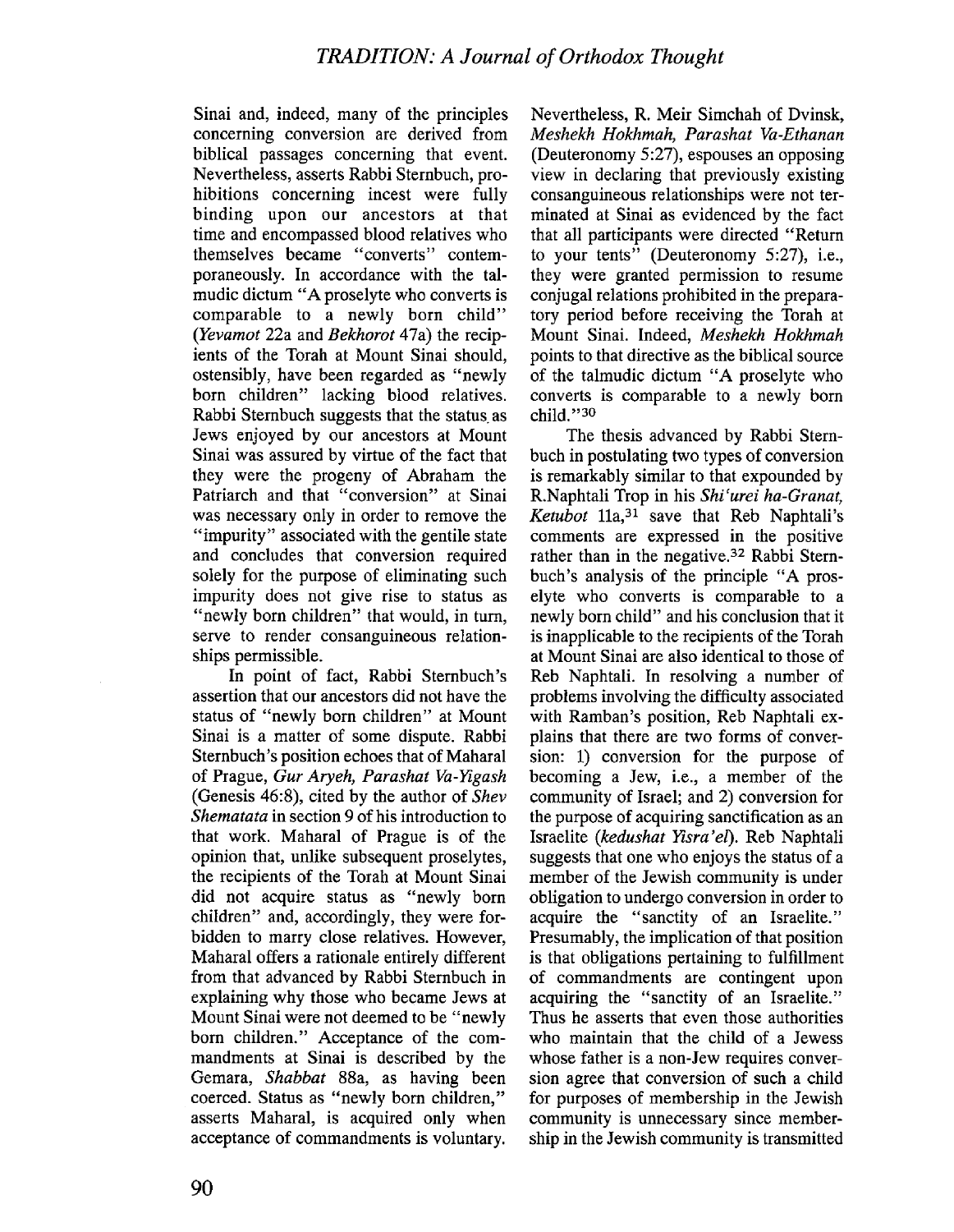by virtue of matrilneal succession. According to those authorities, Reb Naphtali asserts, conversion is necessary solely for the purpose of acquiring "sanctity of an Israelite" which is acquired automatically upon birth only if both parents are Jews. Similarly, maintains Reb Naphtali, even according to Ramban, a child born to a proselyte who was pregnant at the time of her conversion acquires status as a member of the community of Israel by virtue of having been born to a Jewish mother and, accordingly, a maternal-filial relationship is also established by virtue of parturition for all genealogical purposes. Conversion, according to Ramban, asserts Reb Naphtali, is necessary only for the purpose of acquiring the "sanctity of an Israelite." 33 Reb Naphtali similarly asserts that conversion at the time of revelation at Mount Sinai was solely for the purpose of acquiring the "sanctity of an Israelite" and, accordingly, prohibitions with regard to sexual relations with blood relatives remained in effect.

On the basis of the thesis developed by R. Naphtali Trop it would follow that a fetus transplanted from a gentile woman to a Jewess would require conversion for purposes of kedushat Yisra'el. It would appear to be the case that such conversion might be performed even during pregnancy by means of immersion of the pregnant mother in a mikveh as is the case with regard to the fetus of a pregnant non-Jewess who converts to Judaism.34 According to this thesis, the same would be true of a fetus conceived from an ovum donated by a gentile donor.<sup>35</sup>

In a contribution to Tehumin, vol. V, devoted to a discussion of the status of a child born as the result of in vitro procedures, Rabbi Abraham Kilav accepts the basic principle that a maternal relationship is established by virtue of parturition. Nevertheless, Rabbi Kilav denies that parturition serves to establish such a relationship in situations in which the ovum was donated by a non-Jewish woman.36 The fact that a fetus carried by a proselyte at the time of her conversion itself requires conversion leads to the conclusion that a fetus born of in vitro fertilzation of an ovum donated by a gentile also requires conversion. Yet,

maintains Rabbi Kilav, a maternal relationship exists in the case of the pregnant proselyte but not in the case of an implanted ovum of gentile origin. In the former case, conversion takes place during pregnancy and at the time of birth the child is already Jewish. In the case of in vitro fertilization, the gestational mother is Jewish and no conversion of the fetus takes place during pregnancy. Since conversion of the fetus does not occur prior to parturition, argues Rabbi Kilav, no relationship to the mother is established by parturition. Rabbi Goldberg, on the other hand, maintains that, although the child requires conversion, parturition nevertheless serves to establish a maternal relationship even in such circumstances.

The conclusion reached by Rabbi Goldberg seems to be compelled according to the position of Ramban. Ramban maintains that conversion of a male fetus is not complete until circumcision is performed after birth. Nevertheless, as has been noted earlier, the existence of a maternal relationship between a proselyte and the children converted with her as fetuses during pregnancy is clear. According to Ramban, that relationship exists despite the fact that circumcision for the purpose of conversion did not occur.37 Hence, the same relationship should exist even if the conversion process has not commenced, e.g., a non-Jewish fetus is implanted in the womb of a Jewish mother, or, according to Dagul me-Revavah, Yoreh De'ah 268:6, if the Bet Din was unaware of the pregnancy at the time of the mother's conversion. Similarly, if R. Naphtali Trop's thesis is accepted, the identical conclusion may be reached even without reliance upon Ramban's position. According to that thesis, membership in the community of Israel is established on the basis of parturition while conversion is. necessary for purposes of kedushat Yisra'el. Hence, in the case of the implantation of an ovum donated by a non-Jewish woman, parturition would serve to establish membership in the community of Israel and would simultaneously serve to establish a maternal relationship with the birth mother while conversion would be required for purposes of kedushat Yisra'el.<sup>38</sup>